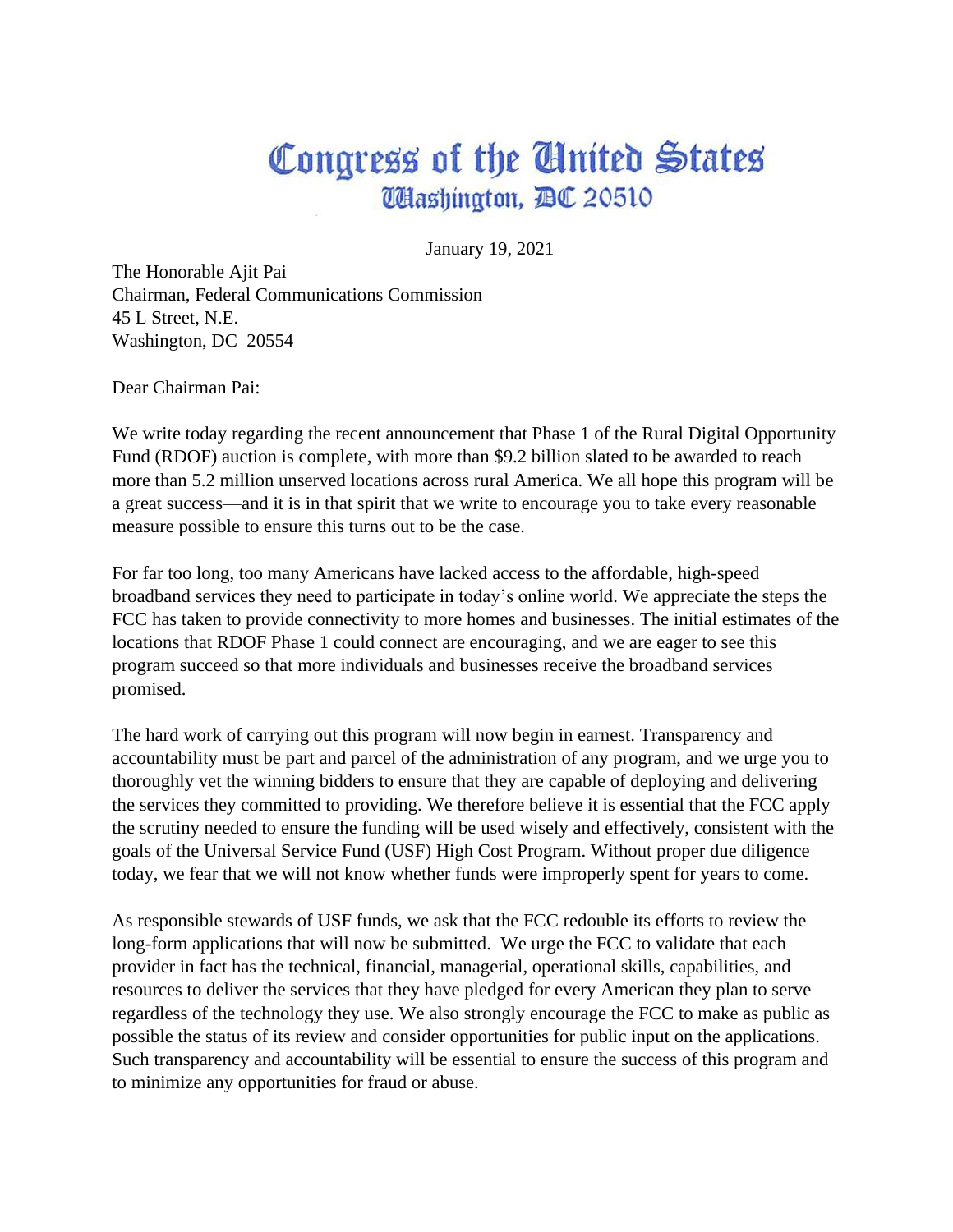Thank you for your attention to this matter, and we look forward to continuing to work with you to develop and implement programs to close the digital divide.

cc: The Honorable Brendan Carr The Honorable Jessica Rosenworcel The Honorable Geoffrey Starks The Honorable Nathan Simington

Sincerely,

\_\_\_\_\_\_\_\_\_\_\_\_\_\_\_\_\_\_\_\_\_\_\_\_ \_\_\_\_\_\_\_\_\_\_\_\_\_\_\_\_\_\_\_\_\_\_\_\_

**James E. Clyburn** Tim Walberg

Klobel  $\overline{\phantom{a}}$  ,  $\overline{\phantom{a}}$  ,  $\overline{\phantom{a}}$  ,  $\overline{\phantom{a}}$  ,  $\overline{\phantom{a}}$  ,  $\overline{\phantom{a}}$  ,  $\overline{\phantom{a}}$  ,  $\overline{\phantom{a}}$  ,  $\overline{\phantom{a}}$  ,  $\overline{\phantom{a}}$  ,  $\overline{\phantom{a}}$  ,  $\overline{\phantom{a}}$  ,  $\overline{\phantom{a}}$  ,  $\overline{\phantom{a}}$  ,  $\overline{\phantom{a}}$  ,  $\overline{\phantom{a}}$ 

Amy Klobuchar John Thune

 $\frac{S}{\text{Bernard Sanders}}$   $\frac{S}{\text{Normed}}$   $\frac{S}{\text{Noter}}$  F. Wicker

Chris Van Hollen James Risch Member of Congress Member of Congress

Fin Walberg

Member of Congress Member of Congress Member of Congress  $\ell$ 

Member of Congress Member of Congress

Roger F. Wicker Member of Congress Member of Congress

 $\frac{|S|}{|S|}$ 

 $\frac{|S|}{|S|}$ 

Tina Smith Roger Marshall, M.D. Member of Congress Member of Congress

\_\_\_/S/\_\_\_\_\_\_\_\_\_\_\_\_\_\_\_\_\_\_\_\_\_ \_\_\_/S/\_\_\_\_\_\_\_\_\_\_\_\_\_\_\_\_\_\_\_\_\_ Shelley Moore Capito Member of Congress Member of Congress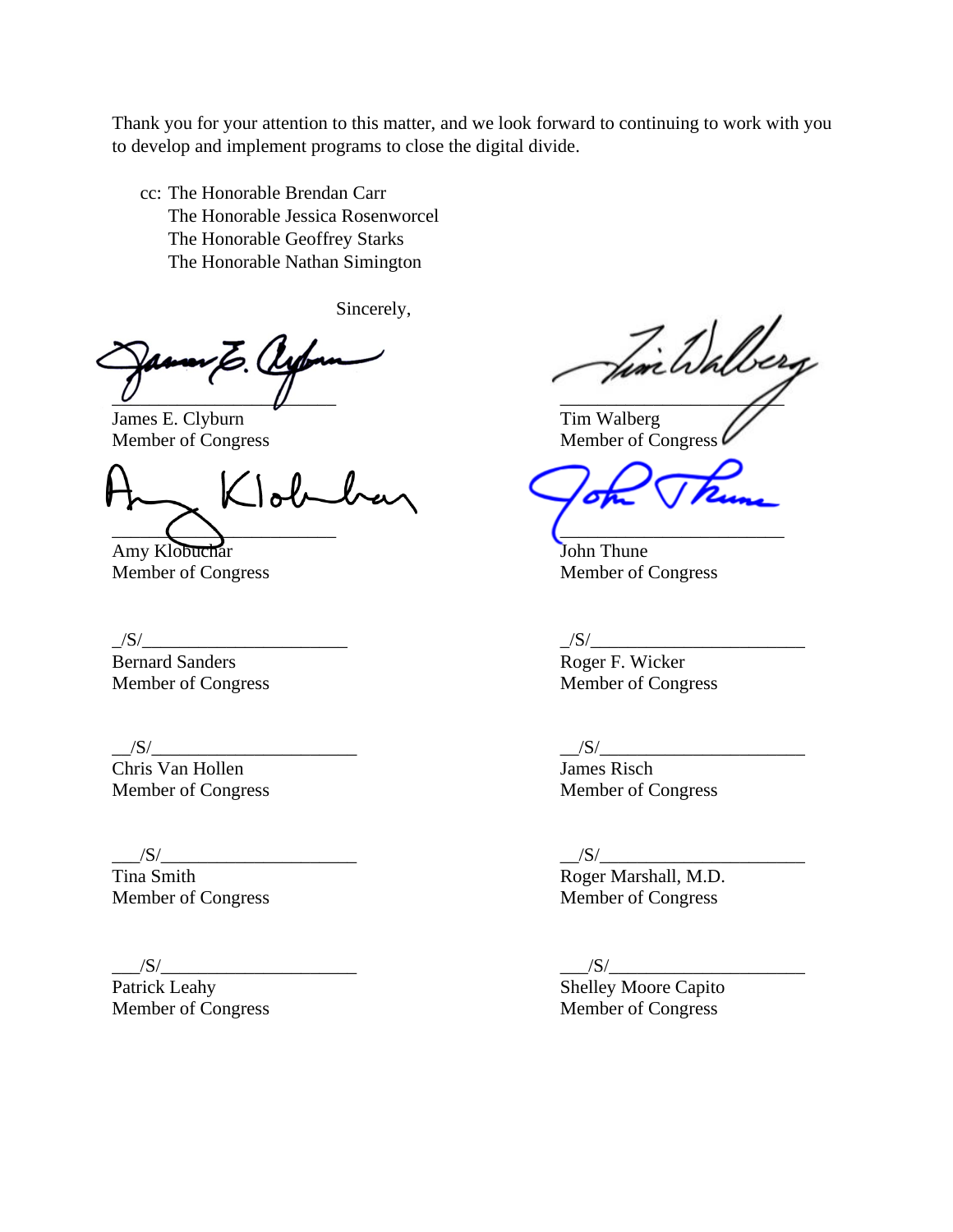Tammy Baldwin Member of Congress Member of Congress

Richard J. Durbin Mike Crapo

 $\frac{S}{\text{Kirsten Gillibrand}}$   $\frac{S}{\text{Hary Moran}}$ Kirsten Gillibrand<br>
Member of Congress<br>
Member of Congress<br>
Member of Congress Member of Congress

\_\_/S/\_\_\_\_\_\_\_\_\_\_\_\_\_\_\_\_\_\_\_\_\_\_ \_/S/\_\_\_\_\_\_\_\_\_\_\_\_\_\_\_\_\_\_\_\_\_\_\_

Brian Schatz **John Barrasso** 

 $\frac{S}{\text{Michael Bennett}}$   $\frac{S}{\text{Newton Cramer}}$  $Michael$  Bennet Member of Congress Member of Congress

 $\frac{|S|}{\text{Benjamin L. Cardin}}$   $\frac{|S|}{\text{Tom Conton}}$  $B$ enjamin L. Cardin

 $\frac{1}{S/\frac{S}{S/\frac{S}{S/\frac{S}{S/\frac{S}{S/\frac{S}{S/\frac{S}{S/\frac{S}{S/\frac{S}{S/\frac{S}{S/\frac{S}{S/\frac{S}{S/\frac{S}{S/\frac{S}{S/\frac{S}{S/\frac{S}{S/\frac{S}{S/\frac{S}{S/\frac{S}{S/\frac{S}{S/\frac{S}{S/\frac{S}{S/\frac{S}{S/\frac{S}{S/\frac{S}{S/\frac{S}{S/\frac{S}{S/\frac{S}{S/\frac{S}{S/\frac{S}{S/\frac{S}{S/\frac{S}{S/\frac{S}{S/\frac{S}{S/\frac{S}{S/\frac{S}{S/\frac{S$ 

Ron Wyden Joni K. Ernst

\_/S/\_\_\_\_\_\_\_\_\_\_\_\_\_\_\_\_\_\_\_\_\_\_\_ \_/S/\_\_\_\_\_\_\_\_\_\_\_\_\_\_\_\_\_\_\_\_\_\_\_ Jeff Merkley Steve Daines Member of Congress Member of Congress

Debbie Stabenow Deb Fischer Member of Congress Member of Congress

 $\frac{|S|}{\text{Tammv Baldwin}}$   $\frac{|S|}{\text{John Boozman}}$ 

 $\frac{1}{S/\frac{S}{S/\frac{S}{S/\frac{S}{S/\frac{S}{S/\frac{S}{S/\frac{S}{S/\frac{S}{S/\frac{S}{S/\frac{S}{S/\frac{S}{S/\frac{S}{S/\frac{S}{S/\frac{S}{S/\frac{S}{S/\frac{S}{S/\frac{S}{S/\frac{S}{S/\frac{S}{S/\frac{S}{S/\frac{S}{S/\frac{S}{S/\frac{S}{S/\frac{S}{S/\frac{S}{S/\frac{S}{S/\frac{S}{S/\frac{S}{S/\frac{S}{S/\frac{S}{S/\frac{S}{S/\frac{S}{S/\frac{S}{S/\frac{S}{S/\frac{S}{S/\frac{S}{S/\frac{S$ 

Member of Congress Member of Congress

Member of Congress Member of Congress

Member of Congress Member of Congress

Member of Congress Member of Congress

# $\frac{1}{S/\frac{S}{S/\frac{S}{S/\frac{S}{S/\frac{S}{S/\frac{S}{S/\frac{S}{S/\frac{S}{S/\frac{S}{S/\frac{S}{S/\frac{S}{S/\frac{S}{S/\frac{S}{S/\frac{S}{S/\frac{S}{S/\frac{S}{S/\frac{S}{S/\frac{S}{S/\frac{S}{S/\frac{S}{S/\frac{S}{S/\frac{S}{S/\frac{S}{S/\frac{S}{S/\frac{S}{S/\frac{S}{S/\frac{S}{S/\frac{S}{S/\frac{S}{S/\frac{S}{S/\frac{S}{S/\frac{S}{S/\frac{S}{S/\frac{S}{S/\frac{S}{S/\frac{S}{S/\frac{S$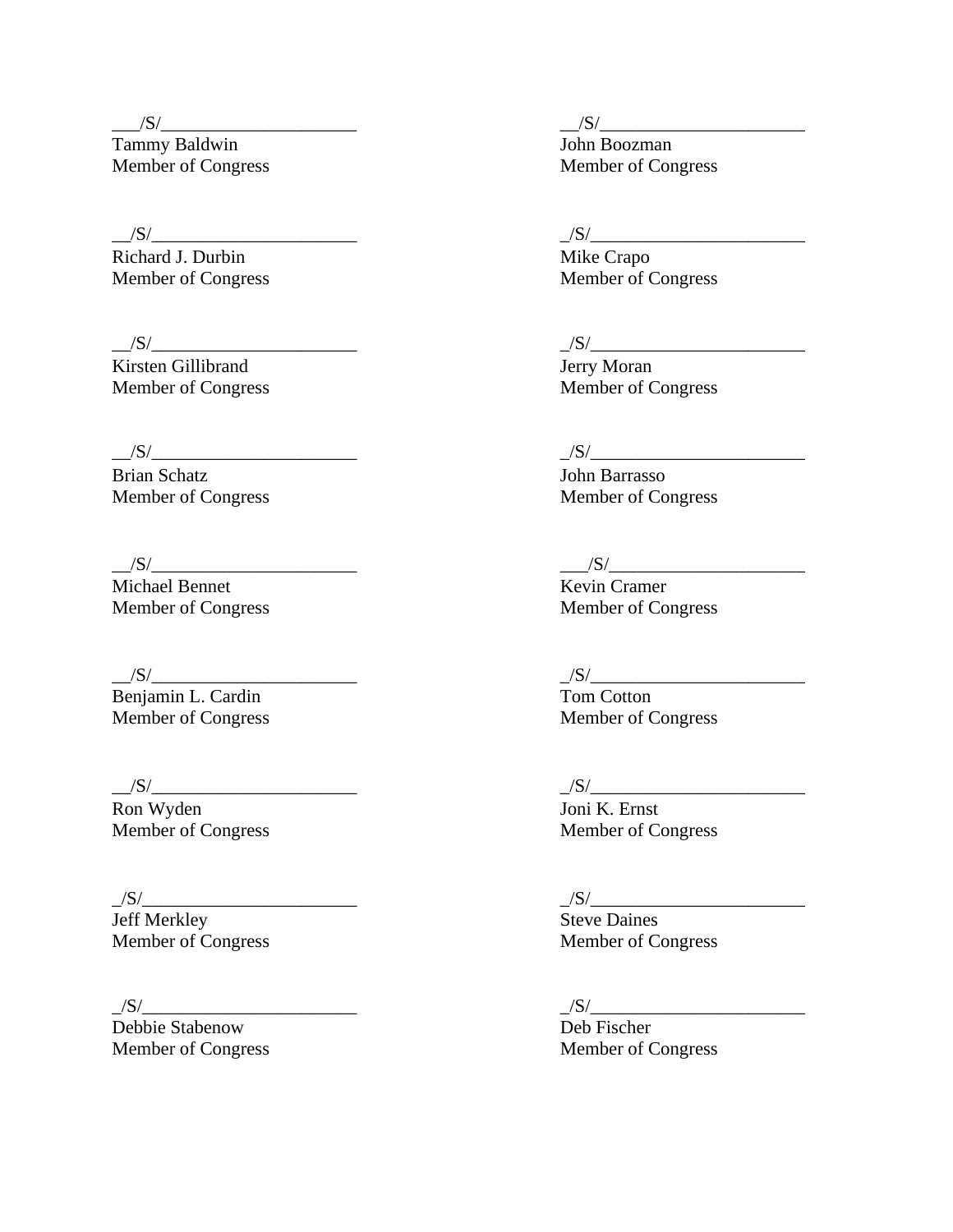\_/S/\_\_\_\_\_\_\_\_\_\_\_\_\_\_\_\_\_\_\_\_\_\_\_ \_\_/S/\_\_\_\_\_\_\_\_\_\_\_\_\_\_\_\_\_\_\_\_\_\_ Kyrsten Sinema Roy Blunt Member of Congress Member of Congress

Edward J. Markey Cynthia Lummis

Tammy Duckworth Richard Burr

 $\frac{1}{S/\frac{S}{S/\frac{S}{S/\frac{S}{S/\frac{S}{S/\frac{S}{S/\frac{S}{S/\frac{S}{S/\frac{S}{S/\frac{S}{S/\frac{S}{S/\frac{S}{S/\frac{S}{S/\frac{S}{S/\frac{S}{S/\frac{S}{S/\frac{S}{S/\frac{S}{S/\frac{S}{S/\frac{S}{S/\frac{S}{S/\frac{S}{S/\frac{S}{S/\frac{S}{S/\frac{S}{S/\frac{S}{S/\frac{S}{S/\frac{S}{S/\frac{S}{S/\frac{S}{S/\frac{S}{S/\frac{S}{S/\frac{S}{S/\frac{S}{S/\frac{S}{S/\frac{S}{S/\frac{S$ 

Robert P. Casey, Jr. John Hoeven

 $\frac{\text{S}}{\text{Angus S. King, Jr.}}$ <br>Angus S. King, Jr. Todd Young<br>Member of Congress Member of Congress Member of Congress

Vermette Chuck Grassley<br>Ben Ray Luján Chuck Grassley<br>Member of Congress Member of Congress Member of Congress

\_/S/\_\_\_\_\_\_\_\_\_\_\_\_\_\_\_\_\_\_\_\_\_\_\_ \_\_\_/S/\_\_\_\_\_\_\_\_\_\_\_\_\_\_\_\_\_\_\_\_\_ Mark Kelly Mike Rounds Member of Congress Member of Congress

 $\frac{|S|}{\text{James Lankford}}$   $\frac{|S|}{\text{Randy Feenstra}}$ <br>Member of Congress Member of Congress

Angie Craig Ben Cline

\_\_/S/\_\_\_\_\_\_\_\_\_\_\_\_\_\_\_\_\_\_\_\_\_\_ \_/S/\_\_\_\_\_\_\_\_\_\_\_\_\_\_\_\_\_\_\_\_\_\_\_

Member of Congress Member of Congress

 $\frac{1}{S/\frac{S}{S/\frac{S}{S/\frac{S}{S/\frac{S}{S/\frac{S}{S/\frac{S}{S/\frac{S}{S/\frac{S}{S/\frac{S}{S/\frac{S}{S/\frac{S}{S/\frac{S}{S/\frac{S}{S/\frac{S}{S/\frac{S}{S/\frac{S}{S/\frac{S}{S/\frac{S}{S/\frac{S}{S/\frac{S}{S/\frac{S}{S/\frac{S}{S/\frac{S}{S/\frac{S}{S/\frac{S}{S/\frac{S}{S/\frac{S}{S/\frac{S}{S/\frac{S}{S/\frac{S}{S/\frac{S}{S/\frac{S}{S/\frac{S}{S/\frac{S}{S/\frac{S}{S/\frac{S$ 

Member of Congress Member of Congress

Member of Congress Member of Congress

 $\frac{1}{\sqrt{S}}$  Todd Young

 $\frac{|S|}{\text{Chuck Grassley}}$ 

 $\frac{|S|}{\text{Randy Feenstra}}$ 

\_\_/S/\_\_\_\_\_\_\_\_\_\_\_\_\_\_\_\_\_\_\_\_\_\_ \_\_/S/\_\_\_\_\_\_\_\_\_\_\_\_\_\_\_\_\_\_\_\_\_\_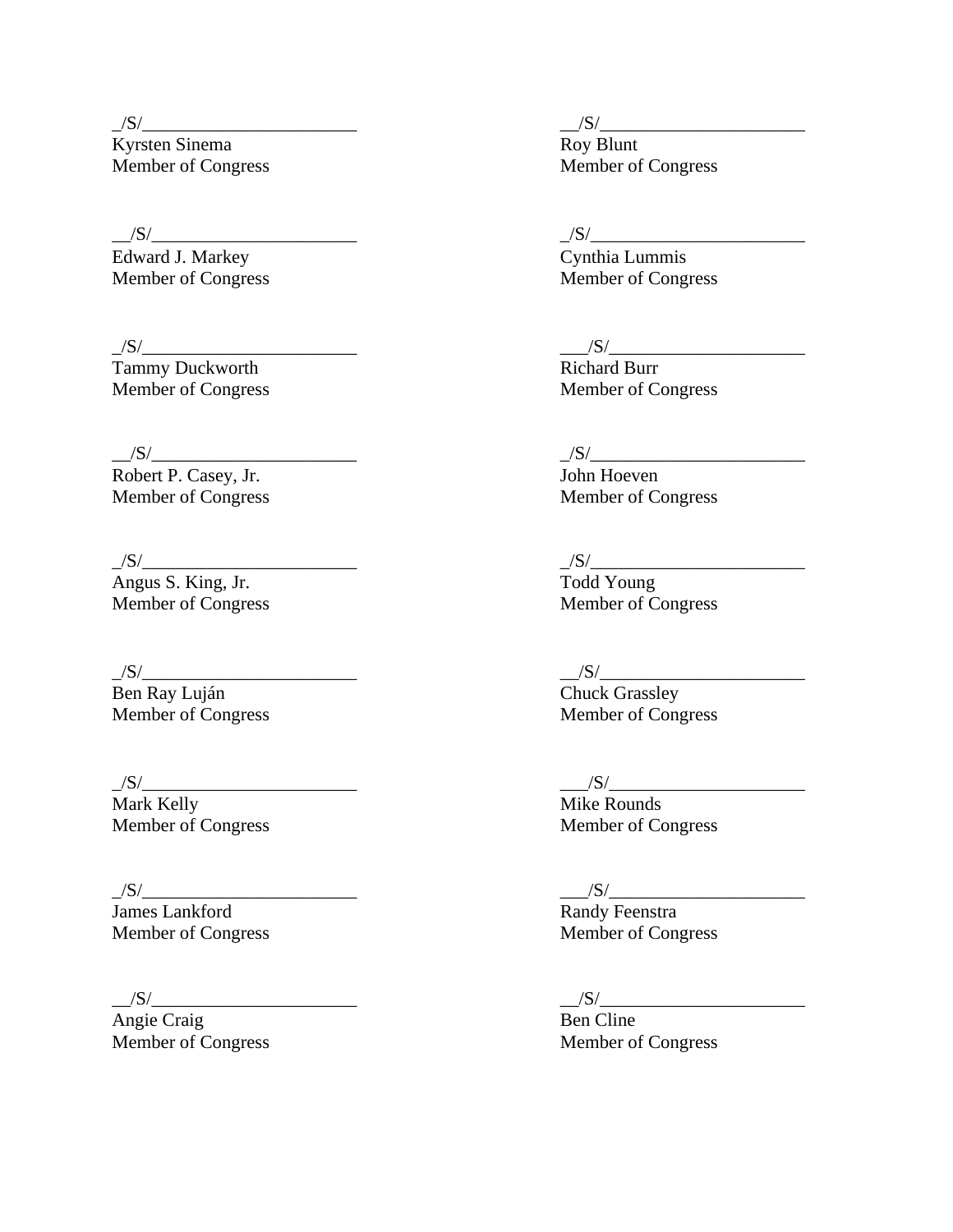Terri Sewell **Rob** Wittman Member of Congress Member of Congress

 $\frac{S}{\text{Peter Welch}}$   $\frac{S}{\text{Andy Barr}}$ Peter Welch

David Trone Robert Aderholt

Ron Kind Austin Scott

Ed Case Diana Harshbarger Member of Congress Member of Congress

 $\frac{1}{S/\frac{S}{S/\frac{S}{S/\frac{S}{S/\frac{S}{S/\frac{S}{S/\frac{S}{S/\frac{S}{S/\frac{S}{S/\frac{S}{S/\frac{S}{S/\frac{S}{S/\frac{S}{S/\frac{S}{S/\frac{S}{S/\frac{S}{S/\frac{S}{S/\frac{S}{S/\frac{S}{S/\frac{S}{S/\frac{S}{S/\frac{S}{S/\frac{S}{S/\frac{S}{S/\frac{S}{S/\frac{S}{S/\frac{S}{S/\frac{S}{S/\frac{S}{S/\frac{S}{S/\frac{S}{S/\frac{S}{S/\frac{S}{S/\frac{S}{S/\frac{S}{S/\frac{S}{S/\frac{S$ 

Cheri Bustos<br>
Member of Congress<br>
Member of Congress<br>
Member of Congress Member of Congress

 $\frac{|S|}{\text{Steven Horsford}}$ 

 $\frac{|S|}{\text{Sanford D. Bishop, Jr.}}$ Member of Congress Member of Congress

 $\frac{|S|}{\text{Cindy} \text{ Axne}}$   $\frac{|S|}{\text{Ralph} \text{Normal}}$  $\overline{\text{Cindy} \text{ Axne}}$ 

\_\_/S/\_\_\_\_\_\_\_\_\_\_\_\_\_\_\_\_\_\_\_\_\_\_ \_\_/S/\_\_\_\_\_\_\_\_\_\_\_\_\_\_\_\_\_\_\_\_\_\_

Member of Congress Member of Congress

# $\frac{1}{S/\frac{S}{S/\frac{S}{S/\frac{S}{S/\frac{S}{S/\frac{S}{S/\frac{S}{S/\frac{S}{S/\frac{S}{S/\frac{S}{S/\frac{S}{S/\frac{S}{S/\frac{S}{S/\frac{S}{S/\frac{S}{S/\frac{S}{S/\frac{S}{S/\frac{S}{S/\frac{S}{S/\frac{S}{S/\frac{S}{S/\frac{S}{S/\frac{S}{S/\frac{S}{S/\frac{S}{S/\frac{S}{S/\frac{S}{S/\frac{S}{S/\frac{S}{S/\frac{S}{S/\frac{S}{S/\frac{S}{S/\frac{S}{S/\frac{S}{S/\frac{S}{S/\frac{S}{S/\frac{S$

Member of Congress Member of Congress

### \_\_/S/\_\_\_\_\_\_\_\_\_\_\_\_\_\_\_\_\_\_\_\_\_\_ \_/S/\_\_\_\_\_\_\_\_\_\_\_\_\_\_\_\_\_\_\_\_\_\_\_

Member of Congress Member of Congress

\_\_\_/S/\_\_\_\_\_\_\_\_\_\_\_\_\_\_\_\_\_\_\_\_\_ \_\_/S/\_\_\_\_\_\_\_\_\_\_\_\_\_\_\_\_\_\_\_\_\_\_

 $\frac{|S|}{\text{Troy Balderson}}$ Member of Congress Member of Congress

 $\frac{1}{\sqrt{3}}\frac{1}{\sqrt{3}}$  David Rouzer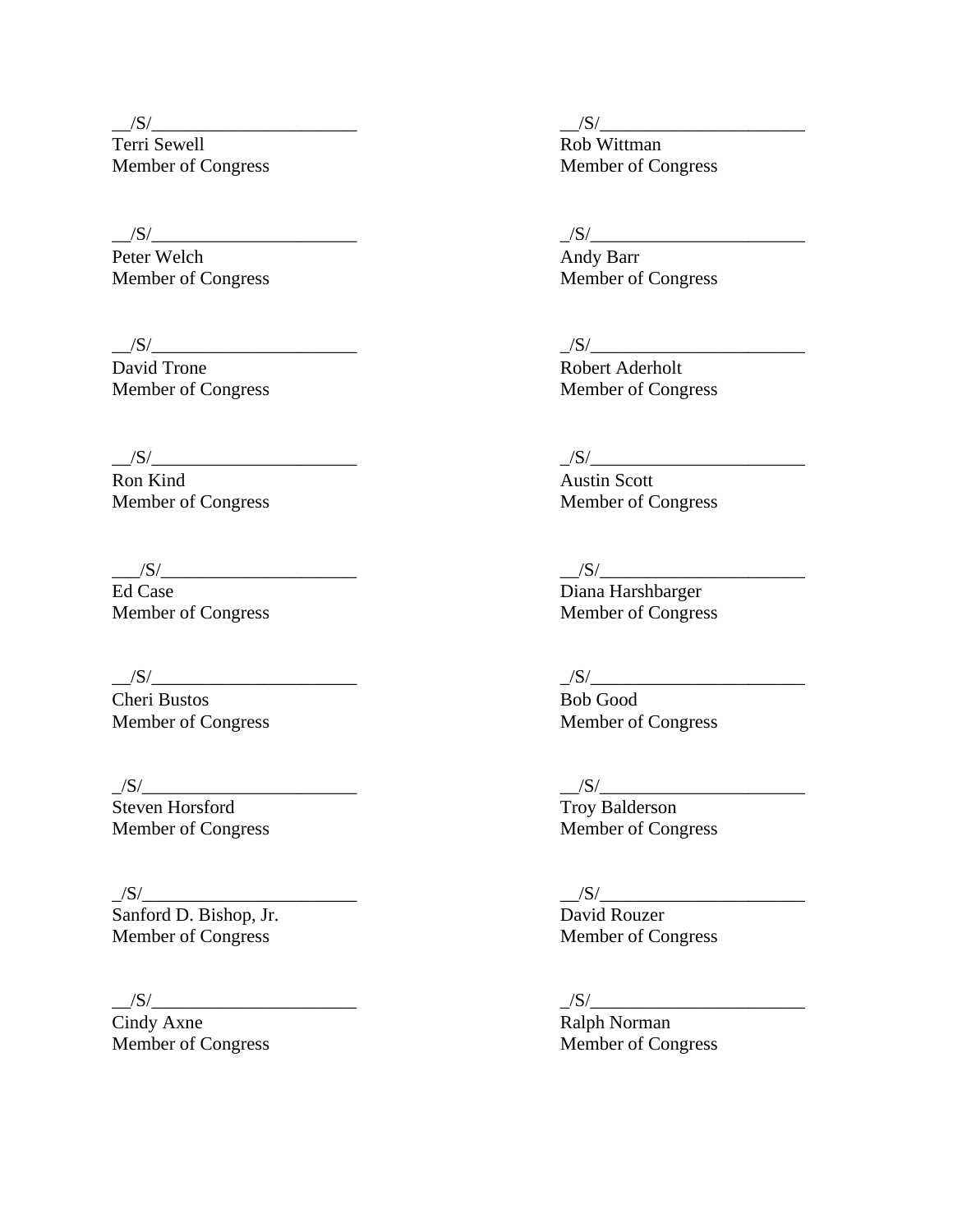Jimmy Panetta<br>
Member of Congress<br>
Member of Congress<br>
Member of Congress Member of Congress

 $\frac{|S|}{\text{Dina Titus}}$   $\frac{|S|}{\text{Rick Allen}}$ Member of Congress

Ro Khanna **Drew Ferguson** 

Member of Congress

VACCONTINUES<br>
Jared Huffman Greg Murphy, M.D.<br>
Member of Congress<br>
Member of Congress Member of Congress

Peter A. DeFazio John Moolenaar

 $\frac{S}{\text{Kweis}}$  Mfume  $\frac{S}{\text{Kweis}}$   $\frac{S}{\text{Kweis}}$ Kweisi Mfume<br>
Member of Congress<br>
Member of Congress<br>
Member of Congress Member of Congress

 $\frac{|S|}{G}$ . K. Butterfield

\_\_/S/\_\_\_\_\_\_\_\_\_\_\_\_\_\_\_\_\_\_\_\_\_\_ \_/S/\_\_\_\_\_\_\_\_\_\_\_\_\_\_\_\_\_\_\_\_\_\_\_

Rick Allen<br>Member of Congress

### \_\_/S/\_\_\_\_\_\_\_\_\_\_\_\_\_\_\_\_\_\_\_\_\_\_ \_/S/\_\_\_\_\_\_\_\_\_\_\_\_\_\_\_\_\_\_\_\_\_\_\_

Member of Congress Member of Congress

 $\frac{|S|}{\text{Tom O'Halleran}}$   $\frac{|S|}{\text{Tom Tiffany}}$ Tom O'Halleran Tom Tiffany<br>
Member of Congress Member of Congress

 $\frac{S}{\text{Greg Murphy, M.D.}}$ 

# \_\_/S/\_\_\_\_\_\_\_\_\_\_\_\_\_\_\_\_\_\_\_\_\_\_ \_/S/\_\_\_\_\_\_\_\_\_\_\_\_\_\_\_\_\_\_\_\_\_\_\_

Mark Pocan David McKinley, P.E. Member of Congress Member of Congress

### $\frac{1}{S/\frac{S}{S/\frac{S}{S/\frac{S}{S/\frac{S}{S/\frac{S}{S/\frac{S}{S/\frac{S}{S/\frac{S}{S/\frac{S}{S/\frac{S}{S/\frac{S}{S/\frac{S}{S/\frac{S}{S/\frac{S}{S/\frac{S}{S/\frac{S}{S/\frac{S}{S/\frac{S}{S/\frac{S}{S/\frac{S}{S/\frac{S}{S/\frac{S}{S/\frac{S}{S/\frac{S}{S/\frac{S}{S/\frac{S}{S/\frac{S}{S/\frac{S}{S/\frac{S}{S/\frac{S}{S/\frac{S}{S/\frac{S}{S/\frac{S}{S/\frac{S}{S/\frac{S}{S/\frac{S$

Member of Congress Member of Congress

 $\frac{|S|}{\text{Rodney Davis}}$ Member of Congress Member of Congress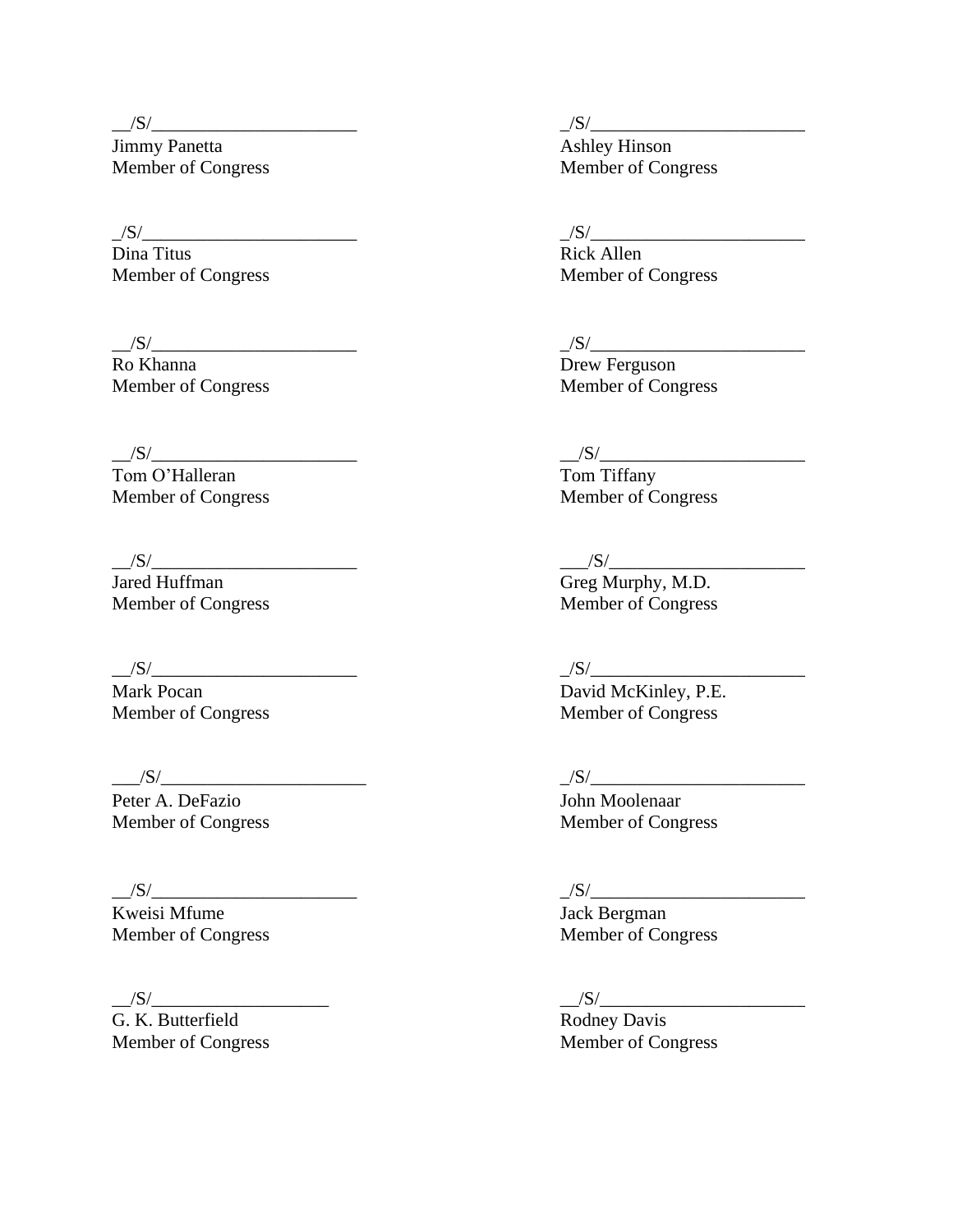Alma S. Adams Glenn Grothman Member of Congress Member of Congress

 $\frac{S}{\text{Abigail D. Spanberger}}$   $\frac{S}{\text{Kelly Armstrong}}$ Abigail D. Spanberger Member of Congress Member of Congress

\_\_/S/\_\_\_\_\_\_\_\_\_\_\_\_\_\_\_\_\_\_\_\_\_\_ \_/S/\_\_\_\_\_\_\_\_\_\_\_\_\_\_\_\_\_\_\_\_\_\_\_

Darren Soto Virginia Foxx

 $\frac{S}{\text{Stephanie Murphy}}$ 

 $\frac{|S|}{\text{Richard E. Neal}}$ 

\_/S/\_\_\_\_\_\_\_\_\_\_\_\_\_\_\_\_\_\_\_\_\_\_\_ \_\_/S/\_\_\_\_\_\_\_\_\_\_\_\_\_\_\_\_\_\_\_\_\_\_ Antonio Delgado Billy Long Member of Congress Member of Congress

Kaiali'i Kahele Ted Budd

 $\frac{1}{\sqrt{S}}$ / $\frac{1}{\sqrt{S}}$ / $\frac{1}{\sqrt{S}}$ / $\frac{1}{\sqrt{S}}$ / $\frac{1}{\sqrt{S}}$ / $\frac{1}{\sqrt{S}}$ / $\frac{1}{\sqrt{S}}$ / $\frac{1}{\sqrt{S}}$ / $\frac{1}{\sqrt{S}}$ / $\frac{1}{\sqrt{S}}$ / $\frac{1}{\sqrt{S}}$ / $\frac{1}{\sqrt{S}}$ / $\frac{1}{\sqrt{S}}$ / $\frac{1}{\sqrt{S}}$ / $\frac{1}{\sqrt{S}}$ / $\frac{1}{\sqrt{S}}$ / $\frac{1}{\sqrt{S}}$ /

Member of Congress Member of Congress

 $\frac{|S|}{\text{Tony Gonzales}}$ Member of Congress Member of Congress

### \_\_/S/\_\_\_\_\_\_\_\_\_\_\_\_\_\_\_\_\_\_\_\_\_\_ \_/S/\_\_\_\_\_\_\_\_\_\_\_\_\_\_\_\_\_\_\_\_\_\_\_

Elaine G. Luria and Theorem and Theorem and Mariannette Miller-Meeks Member of Congress Member of Congress

 $\frac{S}{\text{Paul A. Gosar, D.D.S.}}$ Member of Congress Member of Congress Member of Congress

### \_\_/S/\_\_\_\_\_\_\_\_\_\_\_\_\_\_\_\_\_\_\_\_\_\_ \_/S/\_\_\_\_\_\_\_\_\_\_\_\_\_\_\_\_\_\_\_\_\_\_\_

Sharice L. Davids Matthew Rosendale, Sr. Member of Congress Member of Congress

## $\frac{|S|}{|S|}$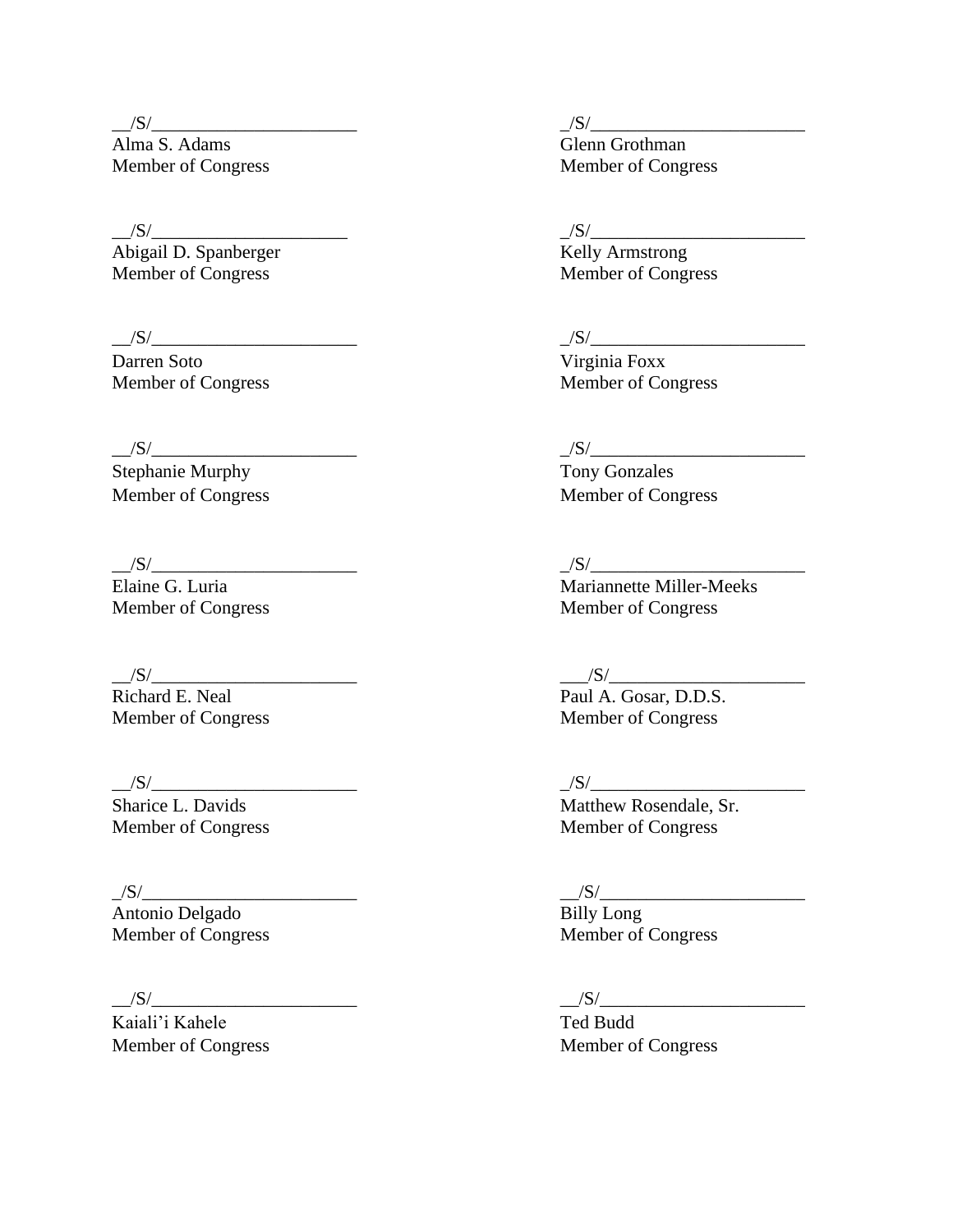Paul Tonko Tom Rice

\_\_/S/\_\_\_\_\_\_\_\_\_\_\_\_\_\_\_\_\_\_\_\_\_\_ \_/S/\_\_\_\_\_\_\_\_\_\_\_\_\_\_\_\_\_\_\_\_\_\_\_

Jared Golden Barry Moore

Greg Pence Dan Newhouse

Andrew Clyde Doug LaMalfa

 $\frac{|S|}{|S|}$ 

Earl L. "Buddy" Carter Tom Cole Member of Congress Member of Congress

Louie Gohmert Pete Stauber

 $/S/$ 

Vicky Hartzler Scott Fitzgerald

 $\frac{1}{S/\frac{S}{S/\frac{S}{S/\frac{S}{S/\frac{S}{S/\frac{S}{S/\frac{S}{S/\frac{S}{S/\frac{S}{S/\frac{S}{S/\frac{S}{S/\frac{S}{S/\frac{S}{S/\frac{S}{S/\frac{S}{S/\frac{S}{S/\frac{S}{S/\frac{S}{S/\frac{S}{S/\frac{S}{S/\frac{S}{S/\frac{S}{S/\frac{S}{S/\frac{S}{S/\frac{S}{S/\frac{S}{S/\frac{S}{S/\frac{S}{S/\frac{S}{S/\frac{S}{S/\frac{S}{S/\frac{S}{S/\frac{S}{S/\frac{S}{S/\frac{S}{S/\frac{S}{S/\frac{S$ 

Chellie Pingree Brad R. Wenstrup, D.P.M. Member of Congress Member of Congress

 $\frac{|S|}{|S|}$ 

Member of Congress Member of Congress

Member of Congress Member of Congress

\_\_/S/\_\_\_\_\_\_\_\_\_\_\_\_\_\_\_\_\_\_\_\_\_\_ \_\_/S/\_\_\_\_\_\_\_\_\_\_\_\_\_\_\_\_\_\_\_\_\_\_

Member of Congress Member of Congress

\_\_/S/\_\_\_\_\_\_\_\_\_\_\_\_\_\_\_\_\_\_\_\_\_\_ \_\_/S/\_\_\_\_\_\_\_\_\_\_\_\_\_\_\_\_\_\_\_\_\_\_

Member of Congress Member of Congress

### \_/S/\_\_\_\_\_\_\_\_\_\_\_\_\_\_\_\_\_\_\_\_\_\_\_ \_\_/S/\_\_\_\_\_\_\_\_\_\_\_\_\_\_\_\_\_\_\_\_\_\_

Member of Congress Member of Congress

## $\frac{|S|}{|S|}$

Steve Stivers Michelle Fischbach Member of Congress Member of Congress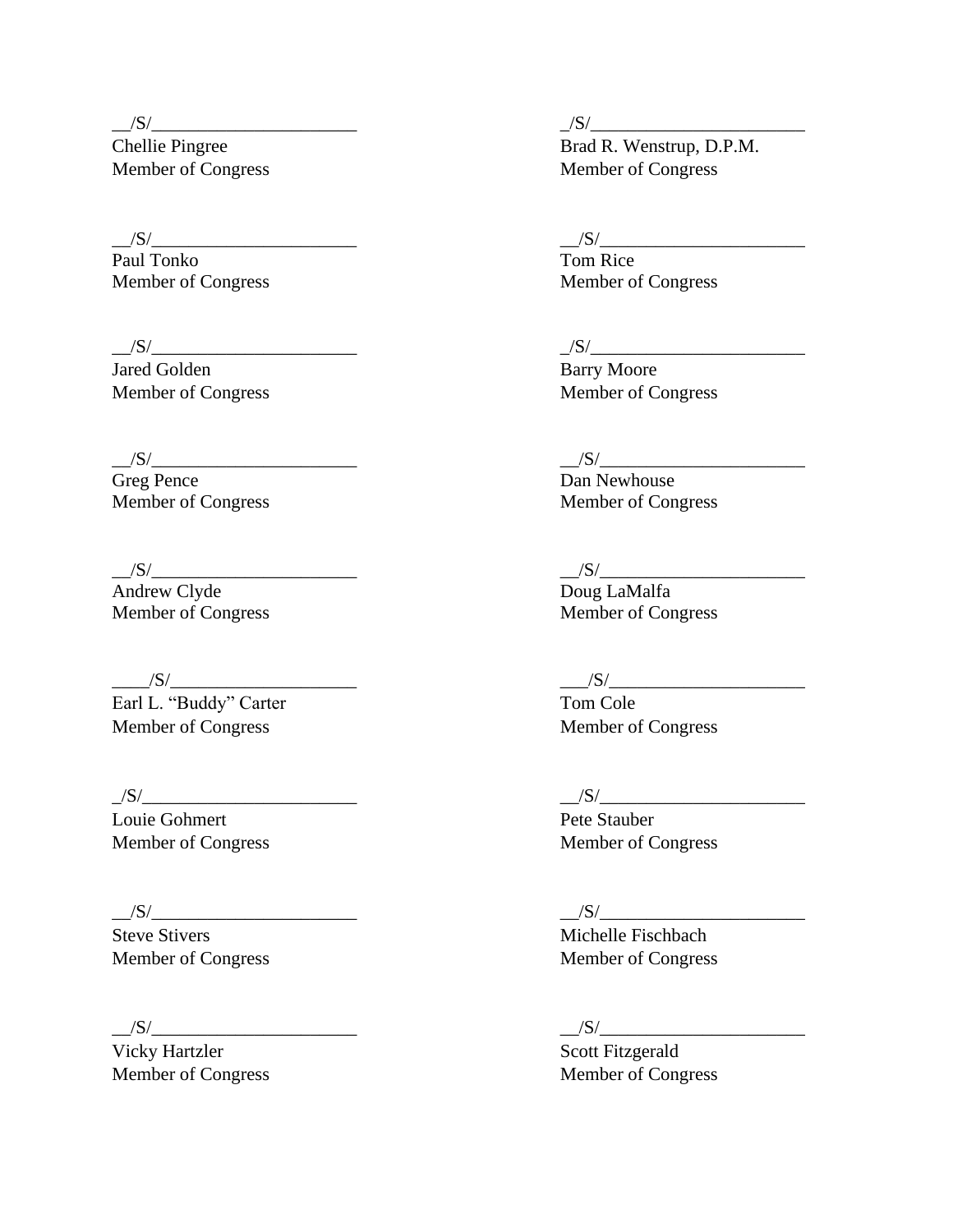Fred Keller Kevin Hern Member of Congress Member of Congress

\_/S/\_\_\_\_\_\_\_\_\_\_\_\_\_\_\_\_\_\_\_\_\_\_\_ \_/S/\_\_\_\_\_\_\_\_\_\_\_\_\_\_\_\_\_\_\_\_\_\_\_

Alex Mooney Debbie Lesko

 $\frac{1}{S/\frac{S}{S/\frac{S}{S/\frac{S}{S/\frac{S}{S/\frac{S}{S/\frac{S}{S/\frac{S}{S/\frac{S}{S/\frac{S}{S/\frac{S}{S/\frac{S}{S/\frac{S}{S/\frac{S}{S/\frac{S}{S/\frac{S}{S/\frac{S}{S/\frac{S}{S/\frac{S}{S/\frac{S}{S/\frac{S}{S/\frac{S}{S/\frac{S}{S/\frac{S}{S/\frac{S}{S/\frac{S}{S/\frac{S}{S/\frac{S}{S/\frac{S}{S/\frac{S}{S/\frac{S}{S/\frac{S}{S/\frac{S}{S/\frac{S}{S/\frac{S}{S/\frac{S}{S/\frac{S$ 

Bill Huizenga Jason Smith

Jeff Fortenberry Bill Johnson

Michael Guest **Mike Bost** Member of Congress Member of Congress

French Hill Joe Wilson

Trent Kelly James Comer

\_/S/\_\_\_\_\_\_\_\_\_\_\_\_\_\_\_\_\_\_\_\_\_\_\_ \_\_/S/\_\_\_\_\_\_\_\_\_\_\_\_\_\_\_\_\_\_\_\_\_\_

Member of Congress Member of Congress

Member of Congress Member of Congress

 $\frac{1}{S/\frac{S}{S/\frac{S}{S/\frac{S}{S/\frac{S}{S/\frac{S}{S/\frac{S}{S/\frac{S}{S/\frac{S}{S/\frac{S}{S/\frac{S}{S/\frac{S}{S/\frac{S}{S/\frac{S}{S/\frac{S}{S/\frac{S}{S/\frac{S}{S/\frac{S}{S/\frac{S}{S/\frac{S}{S/\frac{S}{S/\frac{S}{S/\frac{S}{S/\frac{S}{S/\frac{S}{S/\frac{S}{S/\frac{S}{S/\frac{S}{S/\frac{S}{S/\frac{S}{S/\frac{S}{S/\frac{S}{S/\frac{S}{S/\frac{S}{S/\frac{S}{S/\frac{S}{S/\frac{S$ 

Member of Congress Member of Congress

 $\frac{1}{S/\frac{S}{S/\frac{S}{S/\frac{S}{S/\frac{S}{S/\frac{S}{S/\frac{S}{S/\frac{S}{S/\frac{S}{S/\frac{S}{S/\frac{S}{S/\frac{S}{S/\frac{S}{S/\frac{S}{S/\frac{S}{S/\frac{S}{S/\frac{S}{S/\frac{S}{S/\frac{S}{S/\frac{S}{S/\frac{S}{S/\frac{S}{S/\frac{S}{S/\frac{S}{S/\frac{S}{S/\frac{S}{S/\frac{S}{S/\frac{S}{S/\frac{S}{S/\frac{S}{S/\frac{S}{S/\frac{S}{S/\frac{S}{S/\frac{S}{S/\frac{S}{S/\frac{S}{S/\frac{S$ 

 $\frac{1}{S/\text{K}}$  Elise M. Stefanik and the set of the set of the Markwayne Mullin  $\frac{1}{S/\text{K}}$  Markwayne Mullin Markwayne Mullin Member of Congress Member of Congress

 $/S/$ 

Member of Congress Member of Congress

### $\frac{|S|}{\sqrt{S}}$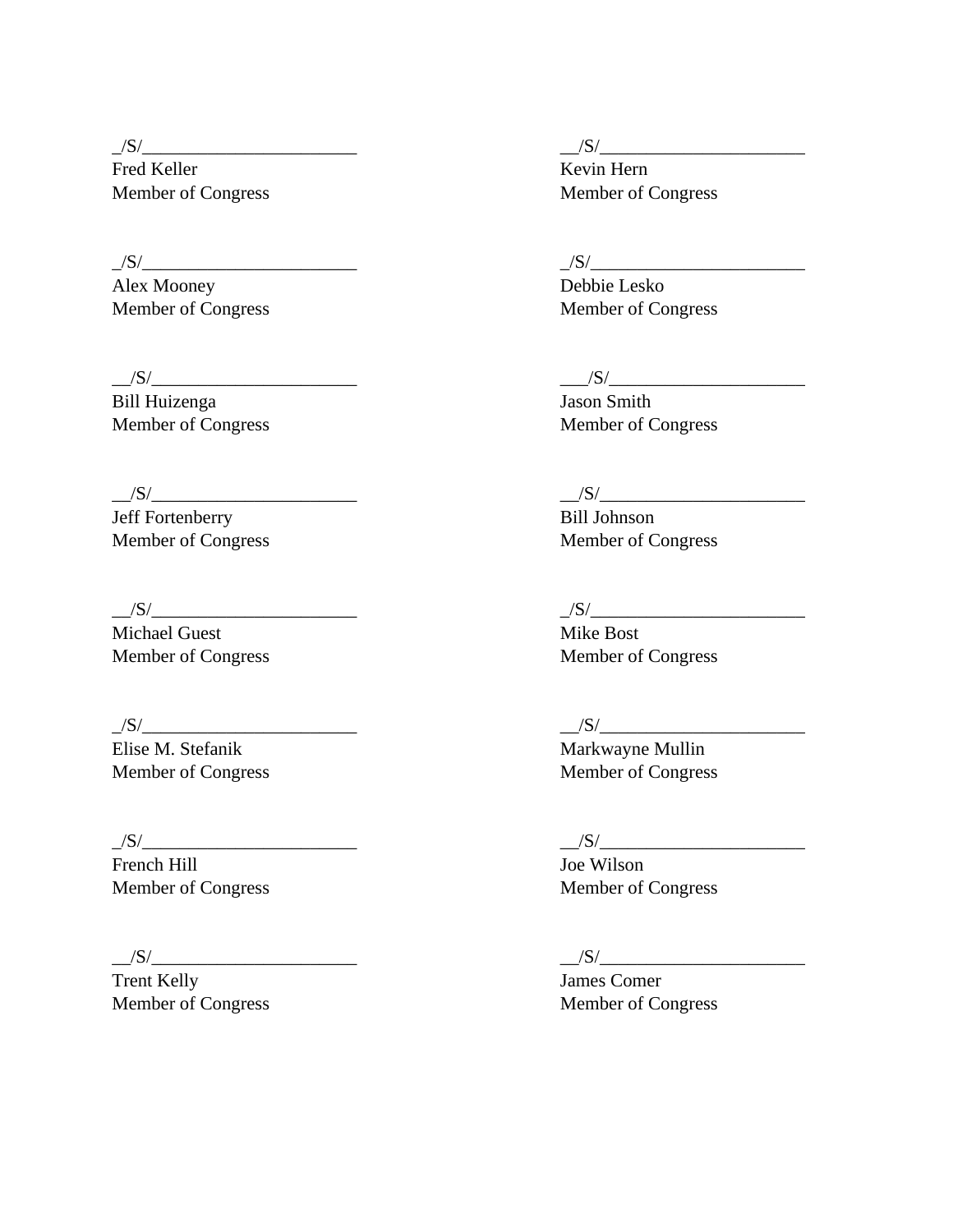Dan Bishop Jim Hagedorn Member of Congress Member of Congress

Mike Simpson Darin LaHood

H. Morgan Griffith Jerry L. Carl

\_\_/S/\_\_\_\_\_\_\_\_\_\_\_\_\_\_\_\_\_\_\_\_\_\_ \_/S/\_\_\_\_\_\_\_\_\_\_\_\_\_\_\_\_\_\_\_\_\_\_\_

Russ Fulcher Ken Buck

 $\frac{1}{S/\frac{S}{S/\frac{S}{S/\frac{S}{S/\frac{S}{S/\frac{S}{S/\frac{S}{S/\frac{S}{S/\frac{S}{S/\frac{S}{S/\frac{S}{S/\frac{S}{S/\frac{S}{S/\frac{S}{S/\frac{S}{S/\frac{S}{S/\frac{S}{S/\frac{S}{S/\frac{S}{S/\frac{S}{S/\frac{S}{S/\frac{S}{S/\frac{S}{S/\frac{S}{S/\frac{S}{S/\frac{S}{S/\frac{S}{S/\frac{S}{S/\frac{S}{S/\frac{S}{S/\frac{S}{S/\frac{S}{S/\frac{S}{S/\frac{S}{S/\frac{S}{S/\frac{S}{S/\frac{S$ Frank Lucas Hal Rogers Hal Rogers

Carol D. Miller Jake LaTurner

 $\frac{|S|}{|S|}$ 

Richard Hudson Steve Womack

Jodey C. Arrington Ron Estes

 $\frac{1}{S/\frac{S}{S/\frac{S}{S/\frac{S}{S/\frac{S}{S/\frac{S}{S/\frac{S}{S/\frac{S}{S/\frac{S}{S/\frac{S}{S/\frac{S}{S/\frac{S}{S/\frac{S}{S/\frac{S}{S/\frac{S}{S/\frac{S}{S/\frac{S}{S/\frac{S}{S/\frac{S}{S/\frac{S}{S/\frac{S}{S/\frac{S}{S/\frac{S}{S/\frac{S}{S/\frac{S}{S/\frac{S}{S/\frac{S}{S/\frac{S}{S/\frac{S}{S/\frac{S}{S/\frac{S}{S/\frac{S}{S/\frac{S}{S/\frac{S}{S/\frac{S}{S/\frac{S}{S/\frac{S$ 

### $\frac{|S|}{|S|}$

Member of Congress Member of Congress

### $\frac{1}{S/\frac{S}{S/\frac{S}{S/\frac{S}{S/\frac{S}{S/\frac{S}{S/\frac{S}{S/\frac{S}{S/\frac{S}{S/\frac{S}{S/\frac{S}{S/\frac{S}{S/\frac{S}{S/\frac{S}{S/\frac{S}{S/\frac{S}{S/\frac{S}{S/\frac{S}{S/\frac{S}{S/\frac{S}{S/\frac{S}{S/\frac{S}{S/\frac{S}{S/\frac{S}{S/\frac{S}{S/\frac{S}{S/\frac{S}{S/\frac{S}{S/\frac{S}{S/\frac{S}{S/\frac{S}{S/\frac{S}{S/\frac{S}{S/\frac{S}{S/\frac{S}{S/\frac{S}{S/\frac{S$

Member of Congress Member of Congress

Member of Congress Member of Congress

Member of Congress Member of Congress

# $/S/$   $/S/$

Stephanie Bice Glenn "GT" Thompson Member of Congress Member of Congress

 $\frac{1}{S/\frac{S}{S/\frac{S}{S/\frac{S}{S/\frac{S}{S/\frac{S}{S/\frac{S}{S/\frac{S}{S/\frac{S}{S/\frac{S}{S/\frac{S}{S/\frac{S}{S/\frac{S}{S/\frac{S}{S/\frac{S}{S/\frac{S}{S/\frac{S}{S/\frac{S}{S/\frac{S}{S/\frac{S}{S/\frac{S}{S/\frac{S}{S/\frac{S}{S/\frac{S}{S/\frac{S}{S/\frac{S}{S/\frac{S}{S/\frac{S}{S/\frac{S}{S/\frac{S}{S/\frac{S}{S/\frac{S}{S/\frac{S}{S/\frac{S}{S/\frac{S}{S/\frac{S}{S/\frac{S$ 

Member of Congress Member of Congress

Member of Congress Member of Congress

### $/S/$   $/S/$